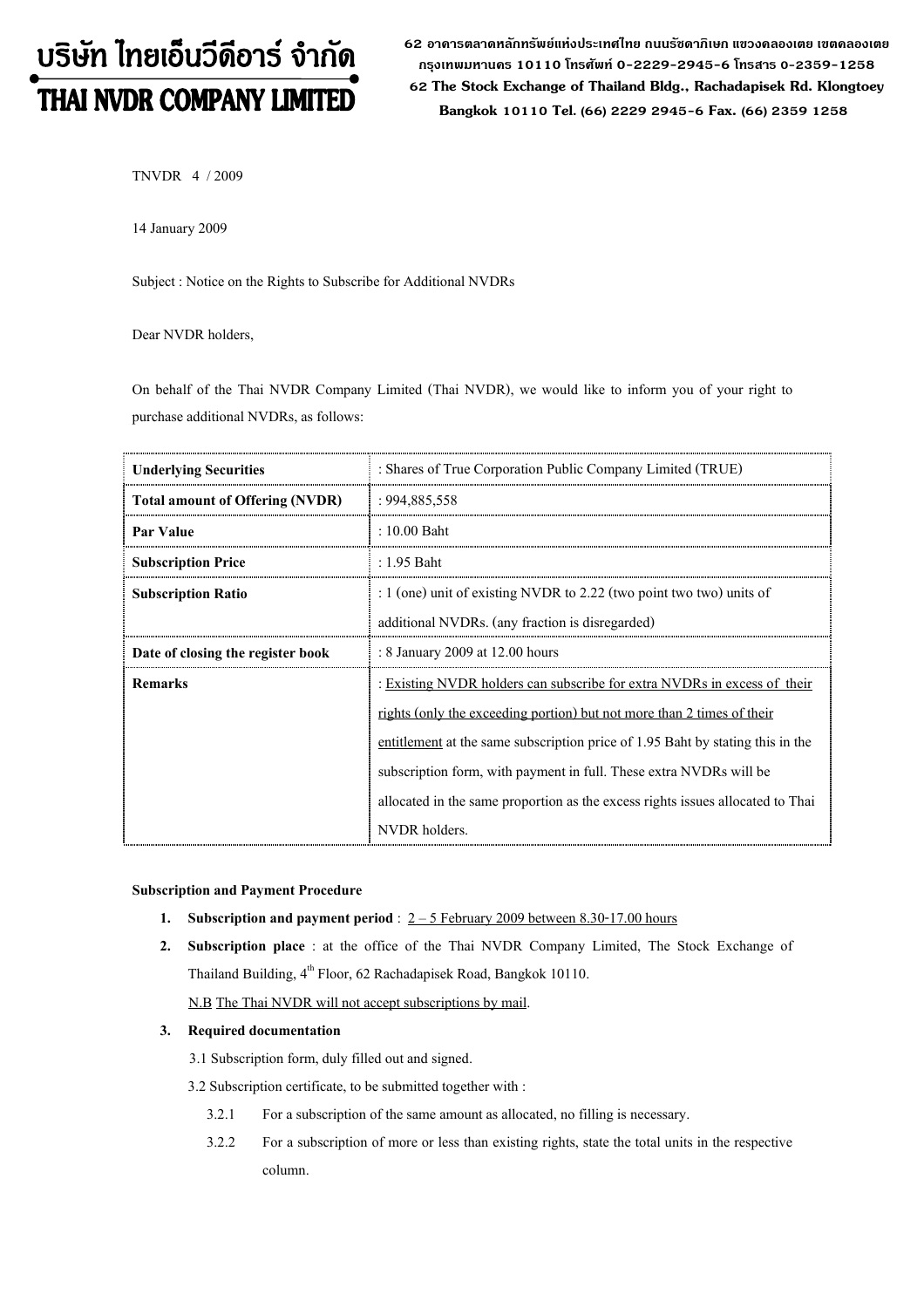#### 4. Payment

4.1 Subscription for full entitlement or less than the entitlement, please make payment by one check or one cashier check which is collectable through the Bangkok Clearing House within 6 February 2009. Indicate the subscription date and make it payable to "Share Subscription Account of True Corporation Plc.".

4.2 Subscription for excess the entitlement, payment must be made by additional one check or one cashier check which is collectable through the Bangkok Clearing House 6 February 2009. Indicate the subscription date and make it payable to "Share Subscription Account of True Corporation

- Plc. (Excess)".
- 5. If NVDR holders fail to exercise their rights or make a payment within the allotted time schedule, or the check or cashier check is not honored, it shall be deemed that such NVDR holders do not wish to exercise their subscription rights. Thai NVDR shall thus regard the subscription as being void.
- 6. Refund for unallotted NVDRs.

If the excess rights NVDRs were not allotted in full because the number of NVDRs subscribed for were more than the number or remaining units of NVDRs, the Thai NVDR will make a refund (without interest) to the NVDR holders by check for the unallotted NVDRs and send it by registered mail to the address that appears on the Share Register Book on the date of closing the book, within 24 days from the final day of the subscription period.

Should you need any further information, please do not hesitate to contact Account Services Unit at 02-229-2800 Ext. 2945-6.

Sincerely yours,

Thai NVDR Company Limited

fachi

(Somchai Oksue) Head Depository Dept. SET Group

Enclosure : 1. Subscription Form for NVDR Right Issues 2. Subscription Certificate